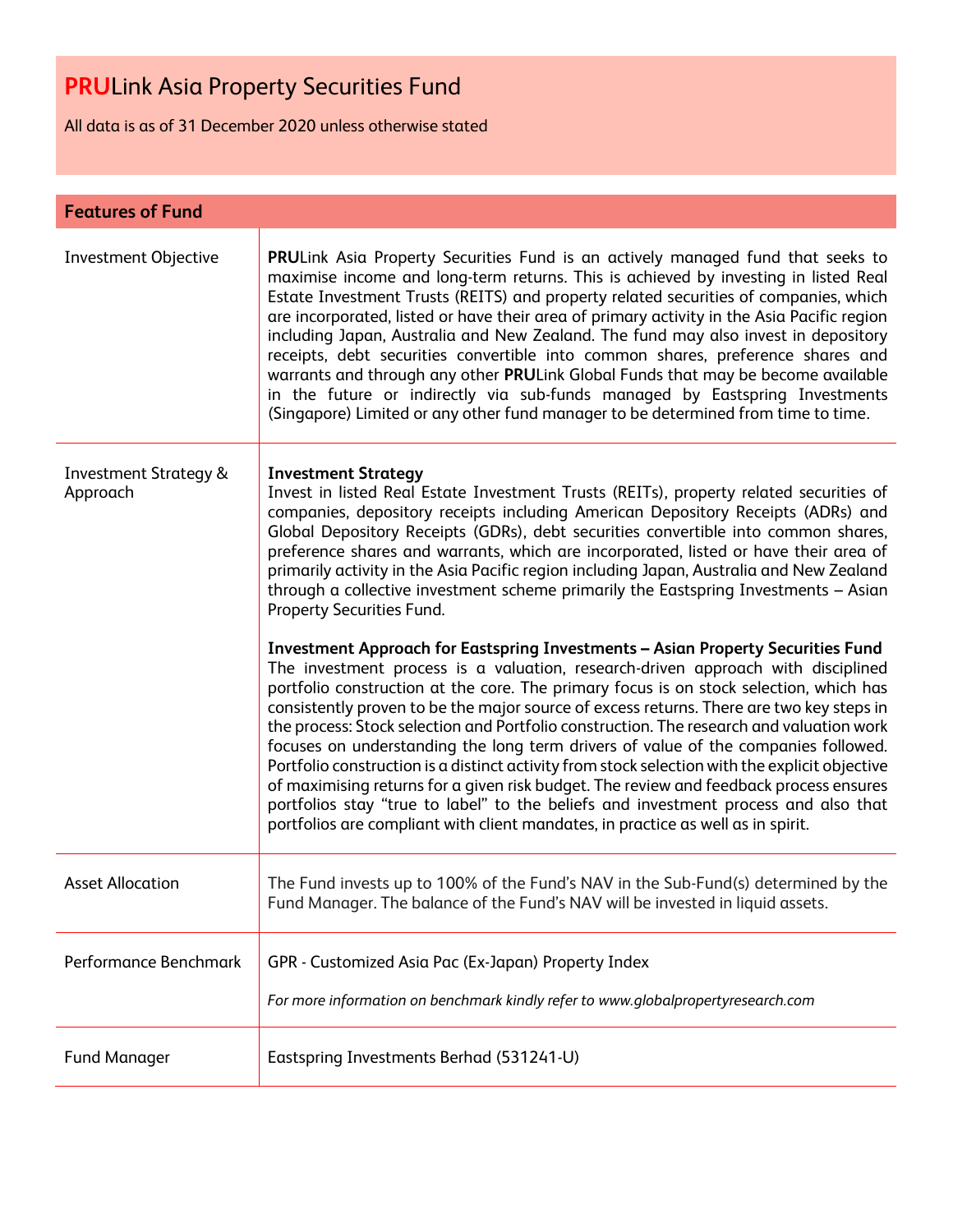All data is as of 31 December 2020 unless otherwise stated

| <b>Fees &amp; Charges</b>     |            |  |  |  |
|-------------------------------|------------|--|--|--|
| <b>Fund Management Charge</b> | 1.50% p.a. |  |  |  |
| Other Charge, if any          | Nil        |  |  |  |

### **Fund Performance**



**Notice: The graphs are included for illustrative purposes only. Past performance of The Fund is not an indication of its future performance.**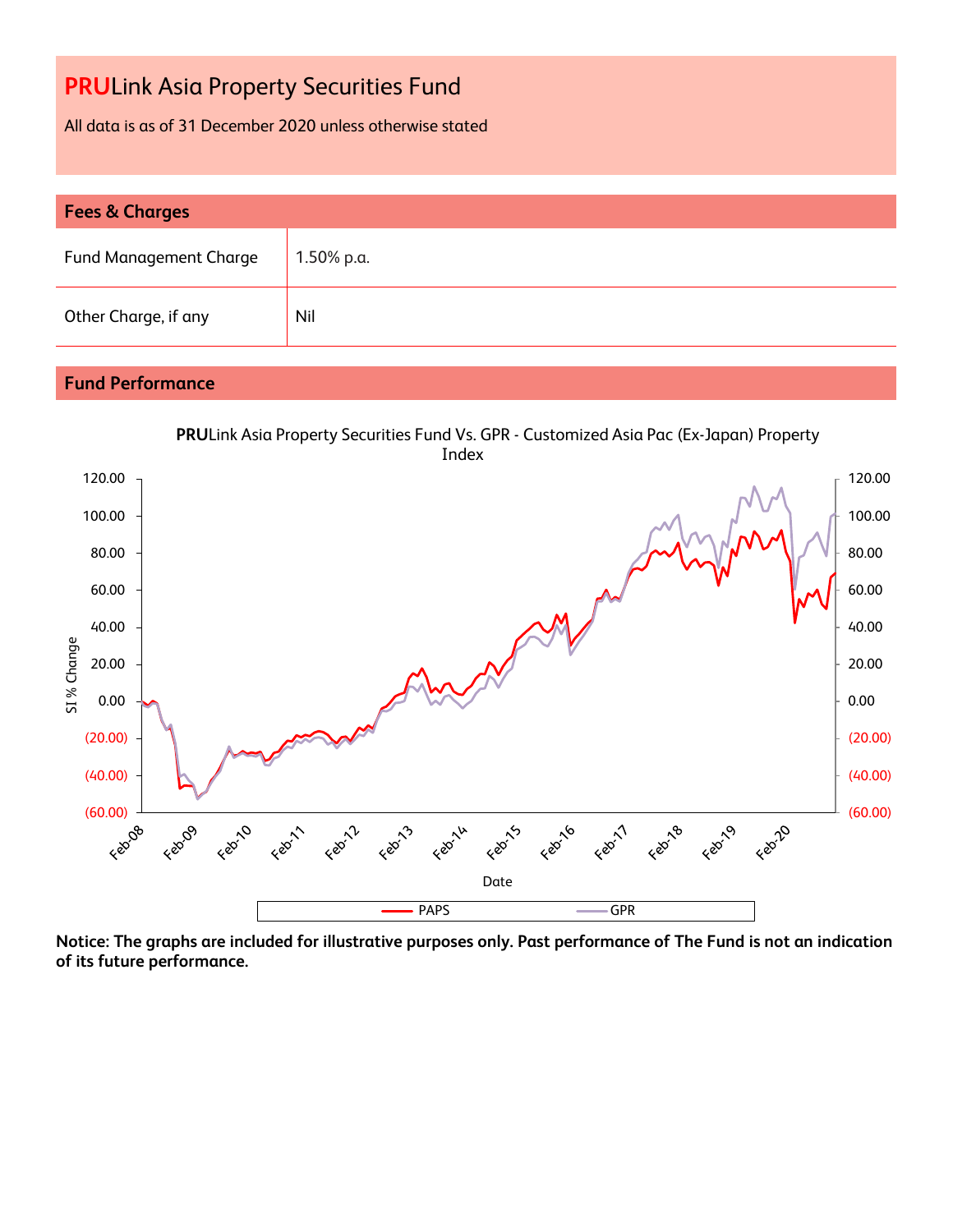All data is as of 31 December 2020 unless otherwise stated

| Year | <b>Actual Performance</b><br><b>PRULink Asian Property Securities Fund</b> | <b>Benchmark</b><br><b>GPR - Customized Asia Pac (Ex-Japan)</b><br><b>Property Index</b> |
|------|----------------------------------------------------------------------------|------------------------------------------------------------------------------------------|
| 2011 | $-4.08%$                                                                   | $-2.40%$                                                                                 |
| 2012 | 33.59%                                                                     | 30.25%                                                                                   |
| 2013 | $-0.74%$                                                                   | $-1.35%$                                                                                 |
| 2014 | 19.66%                                                                     | 19.25%                                                                                   |
| 2015 | 18.58%                                                                     | 19.91%                                                                                   |
| 2016 | 5.03%                                                                      | 8.92%                                                                                    |
| 2017 | 16.45%                                                                     | 28.44%                                                                                   |
| 2018 | $-7.13%$                                                                   | $-7.33%$                                                                                 |
| 2019 | 14.86%                                                                     | 17.59%                                                                                   |
| 2020 | $-12.12%$                                                                  | $-6.51%$                                                                                 |

*Sources: Lipper IM and Bloomberg, 31 December 2020*

Notice: Past performance is not an indication of its future performance. This is strictly the performance of the investment/underlying funds, and not the returns earned on the actual premiums paid of the investment-linked insurance product.

Basis of calculation of past performance:

$$
= \left(\frac{Net\ Asset\ Value\ for\ Year\ n}{Net\ Asset\ Value\ for\ Year\ n-1} - 1\right)\%
$$

#### **Additional disclosure for PRULink Asian Property Securities Fund**

**PRU**Link Asia property securities fund invests in the Eastspring Investments - Asian Property Securities Fund.

The fund manager of Eastspring Investments - Asian Property Securities Fund is Eastspring Investments (Singapore) Limited.

Management fees may be charged at the Fund and/or Sub-Fund(s) level. Please note that you will be charged a maximum of 1.50% p.a., being the combined annual fund management charge at the Fund and Sub-Fund(s) levels. Sub-Fund(s) with investment strategies to invest in Exchange Traded Funds ("ETF") or other Collective Investment Schemes may incur additional expenses at the Sub-Fund(s) level which is taken as part of the investment strategy considerations to deliver the fund performance.

| Year                                                                                             | 2020      | 2019   | 2018            | 2017       | 2016  | 2015 | 2014   | 2013     | 2012   | 2011  |
|--------------------------------------------------------------------------------------------------|-----------|--------|-----------------|------------|-------|------|--------|----------|--------|-------|
| Net Performance                                                                                  | $-10.03%$ | 18.67% | 7.71%<br>$-1.1$ | .97%<br>21 | 2.25% | .13% | 16.00% | $-6.22%$ | 42.03% | 5.68% |
| Note: The above return is for Eastenring Investments<br>Acian Droporty Securities Eund (Class D) |           |        |                 |            |       |      |        |          |        |       |

*Note: The above return is for Eastspring Investments - Asian Property Securities Fund (Class D)*

*Source: Eastspring Singapore, 31 December 2020*

Returns are based on third party unit price, net of fees with dividends reinvested, if any, and reported in USD

Notice: Past performance is not an indication of its future performance. This is strictly the performance of the investment/underlying funds, and not the returns earned on the actual premiums paid of the investment-linked insurance product.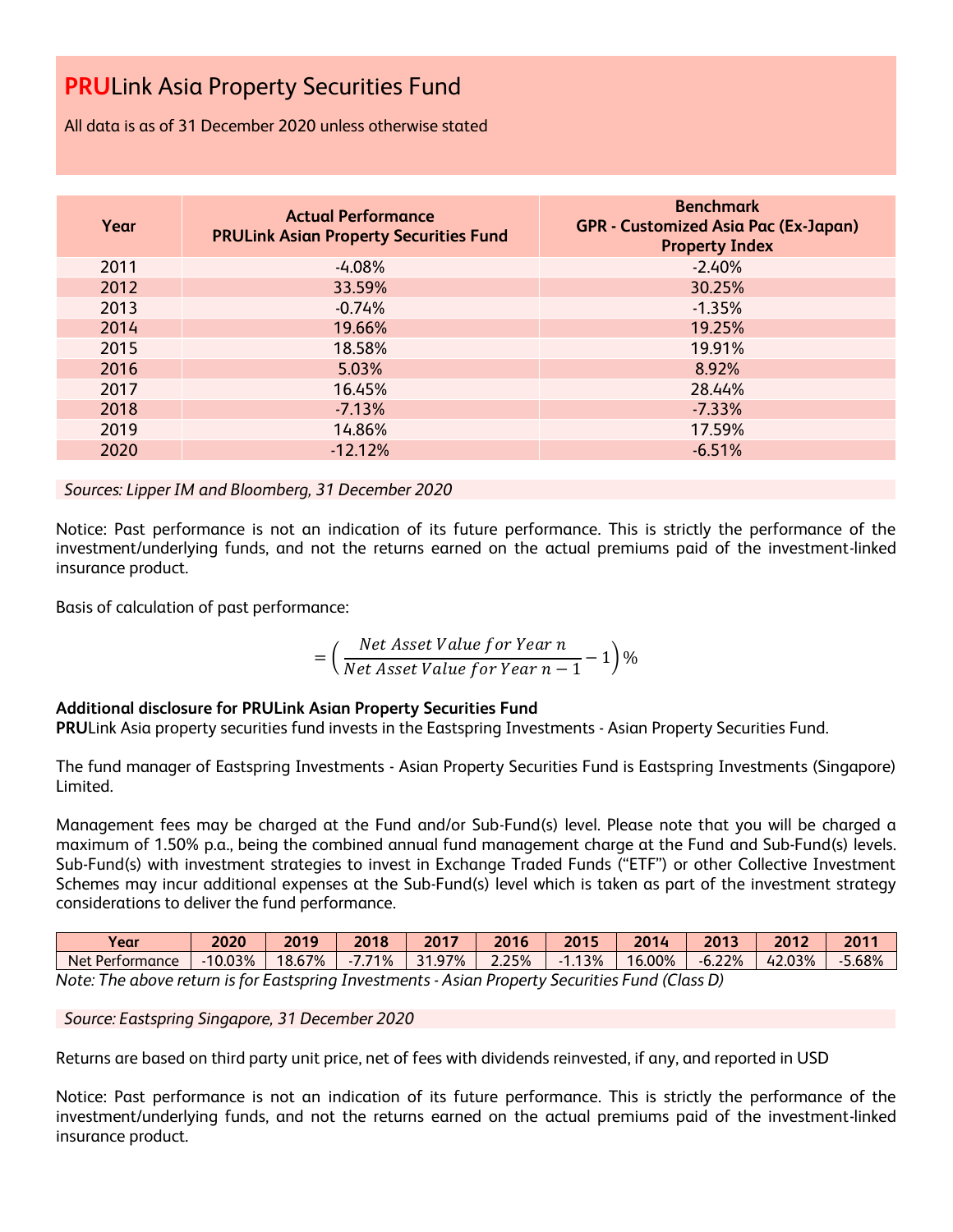All data is as of 31 December 2020 unless otherwise stated

Basis of calculation of past performance:

$$
= \left(\frac{Net\ Asset\ Value\ for\ Year\ n}{Net\ Asset\ Value\ for\ Year\ n-1} - 1\right)\%
$$

#### **Investment Risks**

The Fund is subjected to investment risks including the possible loss of the principal amount invested. The value of the units may fall as well as rise. In addition, The Fund is subjected to specific risk including and not limiting to:

#### **Currency Risk**

The Fund is denominated in MYR, while the Sub-Fund(s) may be denominated in other currencies. The performance of the Fund may be affected by movements in the exchange rate between the MYR and the Sub-Fund(s)'s denominated currency. Where applicable, a currency hedge or a currency hedged class of fund may be used to minimise currency risk.

The Sub-Fund(s) or its Target Fund(s)'s underlying investments may be denominated in their local currency, which may differ from the Sub-Fund(s) or its Target Fund(s)'s currency of denomination. The performance of the Sub-Fund(s) or its Target Fund(s) may be affected by movements in the exchange rate between the local currency of its underlying investments and the Sub-Fund(s) or its Target Fund(s)'s denominated currency.

#### **Derivatives Risk**

Derivatives may potentially be used to hedge against any risk that may be derived from investing in the Sub- Fund(s), such as, but not limited to, currency risk.

The Sub-Fund Manager(s) or its Target Fund Manager(s) may invest in derivatives which will be subject to risks. While the judicious use of derivatives by professional investment managers can be beneficial, derivatives involve risks different from, and, in some cases, greater than, the risks presented by more traditional securities investments. Some of the risks associated with derivatives are market risk, management risk, credit risk, liquidity risk and leverage risk. Investments in derivatives may require the deposit or initial margin and additional margin on short notice if the market moves against the investment positions. If no provision is made for the required margin within the prescribed time, the investment may be liquidated at a loss. Therefore, it is essential that such investments in derivatives are monitored closely.

The Sub-Fund Manager(s) or its Target Fund Manager(s) has the necessary controls for investments in derivatives and have in place systems to monitor the derivative positions for the Sub-Fund(s) or its Target Fund(s). The Sub-Fund Manager(s) or its Target Fund Manager(s) does not intend to use derivatives transactions for speculation or leverage but may use them for efficient portfolio management and/or risk management. Currency risk is simply one of the market risks which the fund will be exposed to and can be hedged using derivatives such as FX forwards/futures. Often the underlying currency risk may be taken on as a result of buying an underlying equity or bond. If the Sub-Fund Manager(s) or its Target Fund Manager(s) does not want to also take the currency risk associated with these underlying assets, the Sub-Fund(s) or its Target Fund(s) may use Forward Foreign Exchange contracts to hedge any currency risk derived from holdings of non-base currency positions. Essentially this use of currency forwards is to hedge currency risk in the Sub-Fund(s) or its Target Fund(s).

#### **Interest Rate & Credit Risk**

Investments in fixed income portfolios will be subject to the usual risks of investing in bonds and other fixed income securities. Bonds and other fixed income securities are subject to interest rate fluctuations and credit risks, such as risk of default by issuers. Investments in fixed income securities are subject to adverse changes in the financial condition of the issuer, or in general economic conditions, or both, or an unanticipated rise in interest rates, which may impair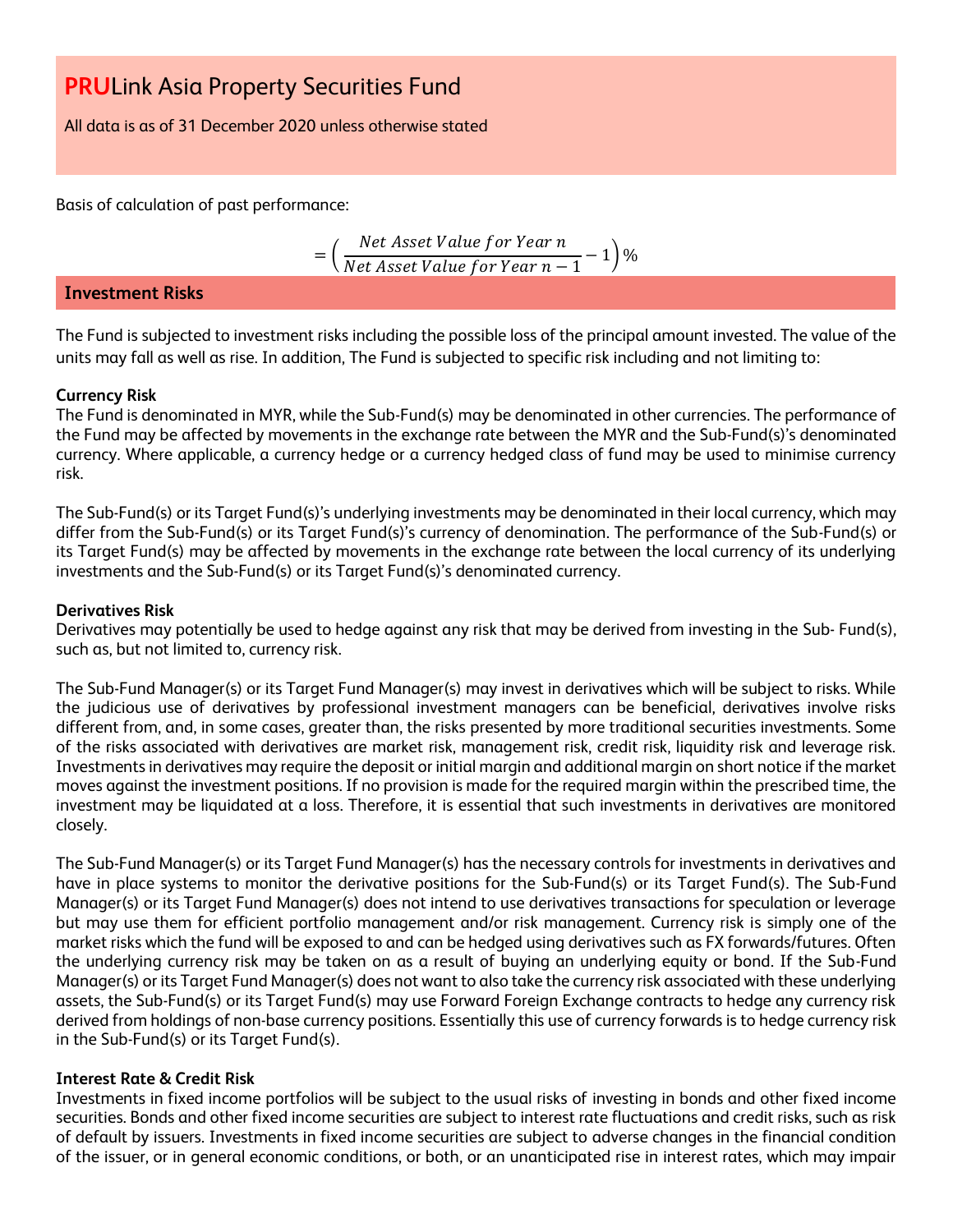All data is as of 31 December 2020 unless otherwise stated

the ability of the issuer to make payments of interest and principal, especially if the issuer is highly leveraged. Such issuer's ability to meet its debt obligations may also be adversely affected by specific projected business forecasts, or the unavailability of additional financing. Also, an economic downturn or an increase in interest rates may increase the potential for default by the issuers of these securities.

#### **Portfolio Risk**

The Fund is intended for investors who can accept the risks associated with investing primarily in the securities of the type held in the Fund. Investments in equities will be subject to the risks associated with equity and equity-related securities, including fluctuations in market prices, adverse issuer or market information and the fact that equity and equity-related interests are subordinate in the right of payment to other corporate securities, including debt securities. Likewise, investments in fixed income securities will be subjected to the risks associated with debt securities including credit and interest rate risk, and the additional risks associated with high-yield debt securities, loan participations and derivative securities. In addition, investors should be aware of the risks associated with the active management techniques that are expected to be employed by the Fund.

#### **Country Risk**

Investments in the Fund may be adversely affected by political instability as well as exchange controls, changes in taxation, foreign investment policies and other restrictions and controls which may be imposed by relevant authorities.

#### **Emerging Markets Risk**

The Fund invests in emerging markets which may be subject to higher political risks, regulatory risks and liquidity risks than developed markets. Due to many emerging markets undergoing rapid growth, there is less regulation and there may be less public information about companies listed on such markets as compared to other stock markets. Investors would have to take into consideration that trading volume in emerging markets may be substantially less than in the world's leading stock markets and may have to be conducted at unfavourable prices. Investments in emerging markets are also subject to repatriation risks. Many emerging markets have restricted foreign investment policies although liberalisation continues. Emerging markets may not have fully developed custodian and settlement services and therefore investments in such markets are subject to a greater degree of risk.

#### **Small Companies Risk**

Investment in securities of smaller companies can involve greater risk than that normally associated with larger, more established companies. In particular, smaller companies have limited product lines, markets or financial resources and may be dependent for their management on a limited number of key individuals.

#### **Charges to Capital Risk**

Where the investment objective of a Fund is to treat the generation of income as a higher or equal (in the long term) priority to capital growth, all or part of the fees and charges, net of the attributable tax effect, may be charged against capital instead of against income and may constrain capital growth of the Fund. The above should not be considered to be an exhaustive list of the risks which potential investors should consider before investing into any Fund. Potential investors should be aware that an investment in a Fund may be exposed to other risks of an exceptional nature from time to time.

*The above should not be considered to be an exhaustive list of the risks which potential policyholders should consider before investing in The Fund. Potential policyholders should be aware that an investment in The Fund may be exposed to other risks of exceptional nature from time to time.*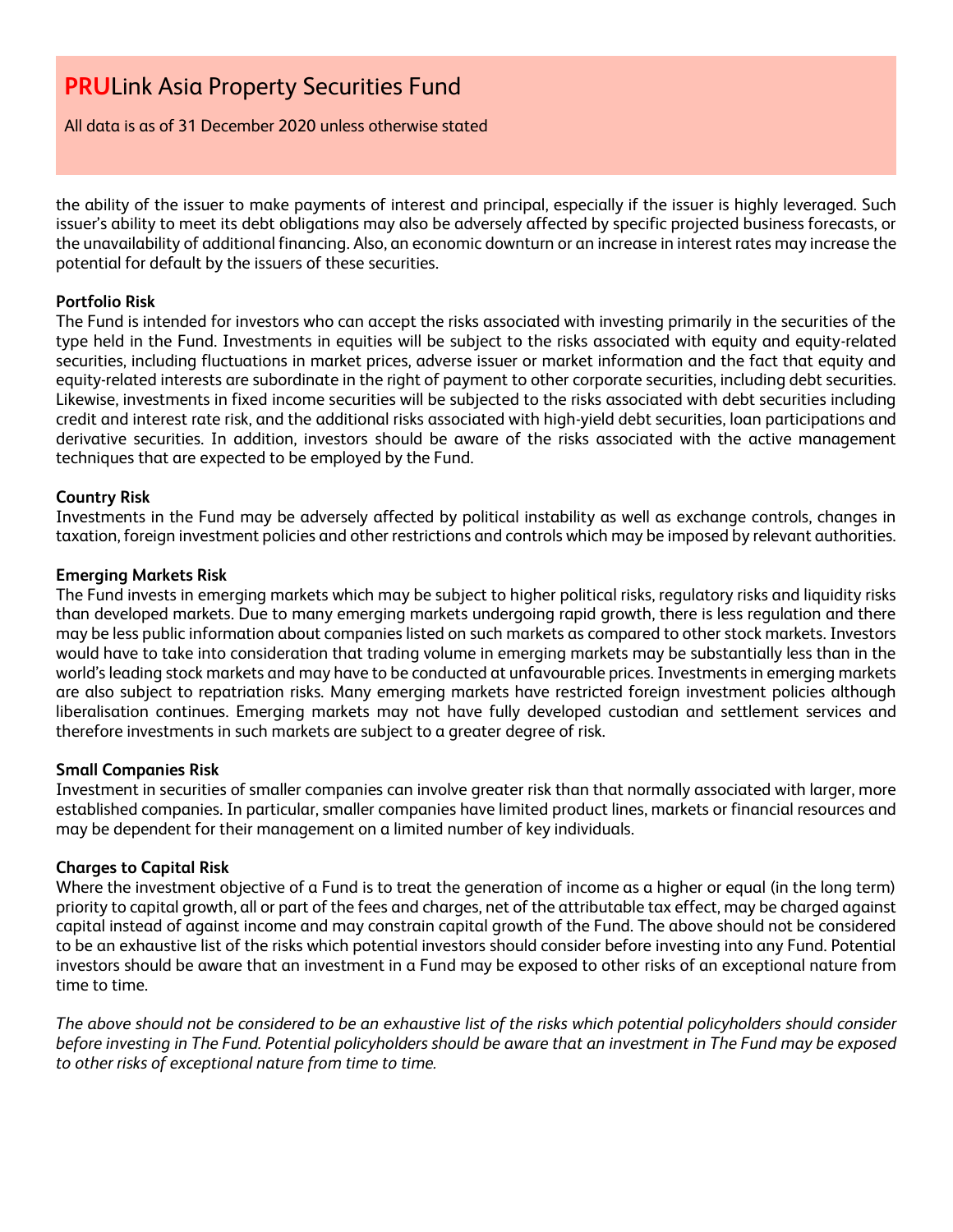All data is as of 31 December 2020 unless otherwise stated

#### **Risk Management**

The Fund Manager has the following risk management and compliance controls in place to manage the risks:

#### **a) Pre-Trade Compliance**

Where possible, all Financial Derivative Instruments (FDI) activities and exposures are monitored with a pre-trade compliance system across the entire business. Rules and investment guidelines are set up in the system as far as possible allowing potential breaches to be immediately identified before a trade is executed. An escalation process is in place to ensure relevant parties are informed when a potential issue occurs.

#### **b) Portfolio Risk**

The Fund Manager utilises quantitative techniques to determine the suitability of utilising FDIs. The investment team utilises a number of tools to carry our portfolio construction and to conduct risk analysis including risk/return characteristics. The investment team identifies, manages and monitors investment risks with the aim of achieving the objectives of the Sub-Funds.

#### **c) Counterparty Risk**

The Fund Manager has credit risk management and control procedures for assessing, monitoring and limiting credit and counterparty risk across all asset classes and client bases. Reviews of counterparties are performed on a regular basis to assess any changes in credit worthiness and the ability to meet their contractual obligations.

#### **d) Risk Oversight**

In addition, The Fund Manager has an independent investment risk team that works with each investment team to ensure that the necessary risk controls and metrics of the risks are in place. The investment risk team reports to the regional risk committee whose principal role is to ensure that the business units operate within the risk management policies and frameworks laid out.

The Fund Manager will ensure that the risk management and compliance procedures and controls adopted are adequate and that it has the necessary expertise to control and manage the risks relating to the use of FDIs.

The Fund Manager may modify the risk management and compliance procedures and controls adopted from time to time as it deems fit and in the interest of the Sub-Fund.